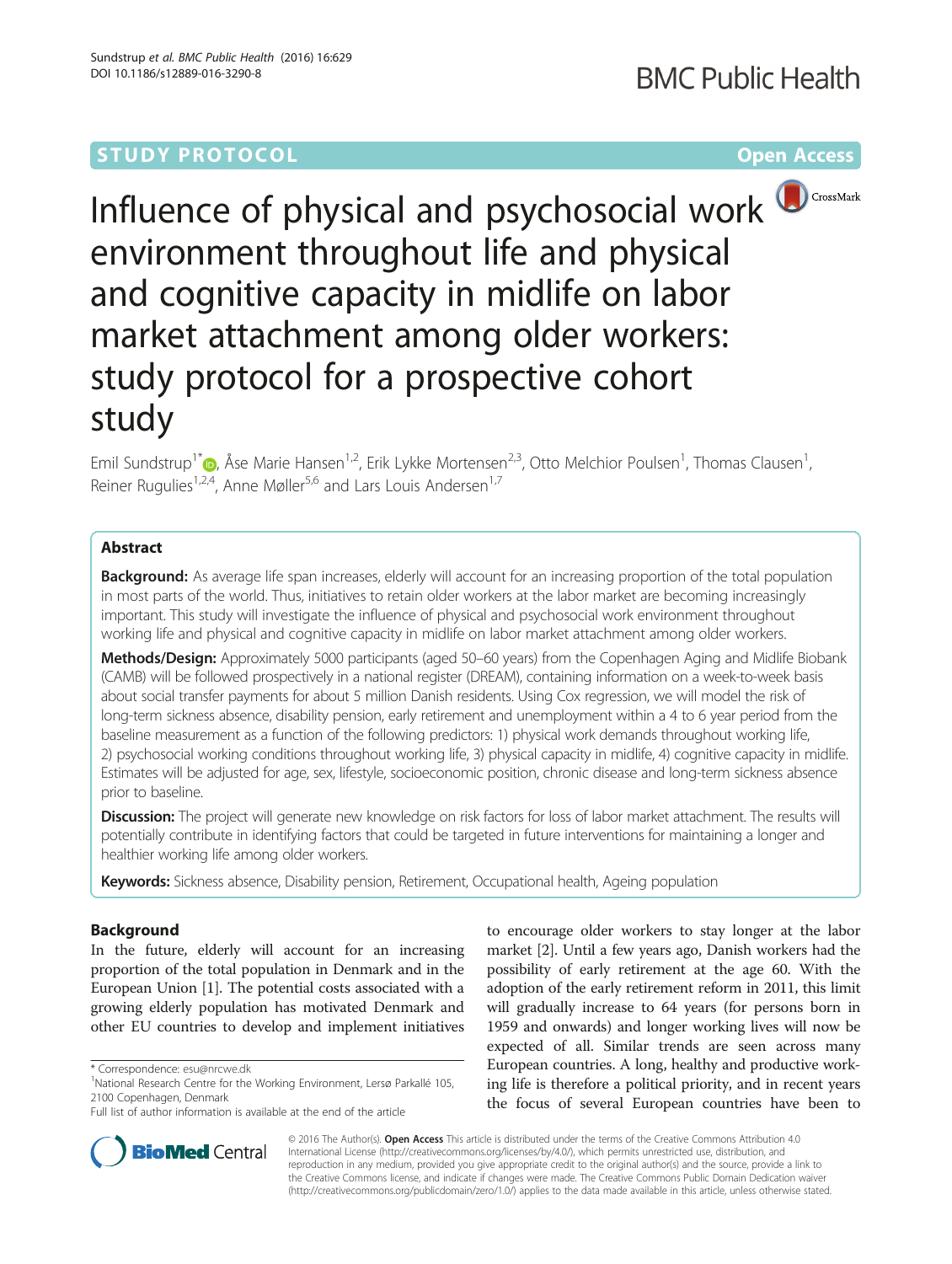create a better framework for keeping older workers on the labor market [\[3\]](#page-6-0).

However, several factors could potentially threaten the possibility of keeping a larger proportion of older workers at the labor market. Work requirements will remain high or even increase in many industries, while physical capacity naturally decreases with age [[4\]](#page-6-0). This can lead to reduced work ability [\[5](#page-6-0)], difficulties to cope with the requirements of the work, and thus increased risk of long-term sickness absence, unemployment and permanent drop-out of the labor market. For example, muscle strength decreases by an average of  $1-2$  % per year from the age of 30 [\[6](#page-6-0)]. Consequently, workers between 50 and 60 years of age will on average have lost over a third of their original muscle strength. Similarly, age-related decline in cognitive abilities have been reported (including decline in memory, reasoning, phonetic and semantic functions) [[7](#page-6-0)], although older workers seem to partly compensate for this cognitive decline [\[8](#page-6-0)]. The variation of physical and cognitive resources also increases with age and a significant proportion of older workers may therefore lack the resources to cope with the demands of the work [[4\]](#page-6-0).

The Danish Work Environment Cohort Study showed that two thirds of the 50–59-year-old workers plan to withdraw from the labor market before statutory retirement age that will gradually increase from 65 to 67 [[9\]](#page-6-0). Not surprisingly, higher physical job demands were associated with earlier planned withdrawal from the labor market. Both psychosocial and physical working environment play an important role in this context. Many older workers with physical demanding jobs are uncertain whether they will be physically able to perform their work until they are 67. However, a portion of the older workers would chose a later retirement if reduced working hours was a possibility or if they had greater influence on the planning of working hours [\[9\]](#page-6-0). Influence at work is an important part of the psychosocial work environment [[10](#page-6-0)] which may also have substantial consequences for the physical work environment. A review of 8 prospective studies showed that high physical work demands, high work pressure, low job satisfaction, poor health and lack of physical activity in leisure time is associated with increased risk of early retirement [\[11](#page-6-0)]. In addition, a Danish study showed that lack of recognition and poor possibilities for developing new skills among older male workers are strongly associated with retirement planning [\[12](#page-6-0)]. Hence, to increase the proportion of older workers who stay on the labor market, knowledge of both physical and psychosocial risk factors and protective factors for labor market attachment is needed.

Prevention of long-term sickness absence is a key factor to retain healthy and productive older workers at the labor market. Sickness absence reflects the complex interaction of health and work characteristics [[13\]](#page-6-0) and can be a consequence of the scenario where work requirements exceeds individual capacity. Sickness absence predicts several work related outcomes such as unemployment [\[14](#page-6-0), [15\]](#page-6-0) and future disability pension among older workers [\[16](#page-6-0), [17](#page-6-0)]. Importantly, previous research showed that older workers less often are on sick leave compared with younger workers, but the duration of sickness absence are generally longer [\[18](#page-6-0)–[20](#page-6-0)]. Several risk factors in the physical and psychosocial work environment for sickness absence have previously been identified. Specifically, exposure to physical workloads, such as lifting, bending or twisting of the back, squatting and kneeling, standing and repetitive arm/hand movements, has been identified as risk factors for sickness absence in the general working population [\[21](#page-6-0)–[23](#page-6-0)]. Importantly, exposure to several of these single risk factors seems to have even larger consequences, as illustrated by Andersen and co-workers who reported that a higher number of combined physical workloads were associated with progressively higher risk for long-term sickness absence [\[23](#page-6-0)]. Of the psychosocial factors, especially low job control and decision authority are key factors associated with sickness absence [[24](#page-6-0)–[27](#page-6-0)]. Thus, to effectively prevent sickness absence, unemployment and disability retirement among older workers, a better understanding of lifelong exposure to several physical and psychosocial work factors is needed.

## Aim

The aim of the study is - through a 4–6 year prospective register based follow-up study on the Copenhagen Aging and Midlife Biobank (CAMB) – to investigate the influence of physical and psychosocial work demands throughout life and of physical and cognitive capacity in mid-life on labor market attachment among older workers (in terms of risk of long-term sickness absence, disability pension, early retirement and unemployment). The present study will answer the following research questions:

- Are physical and psychosocial working conditions throughout life associated with risk of long-term sickness absence, disability pension, early retirement and unemployment?
- Are high physical and cognitive capacities in midlife associated with lower risk of long-term sickness absence, disability pension, early retirement and unemployment?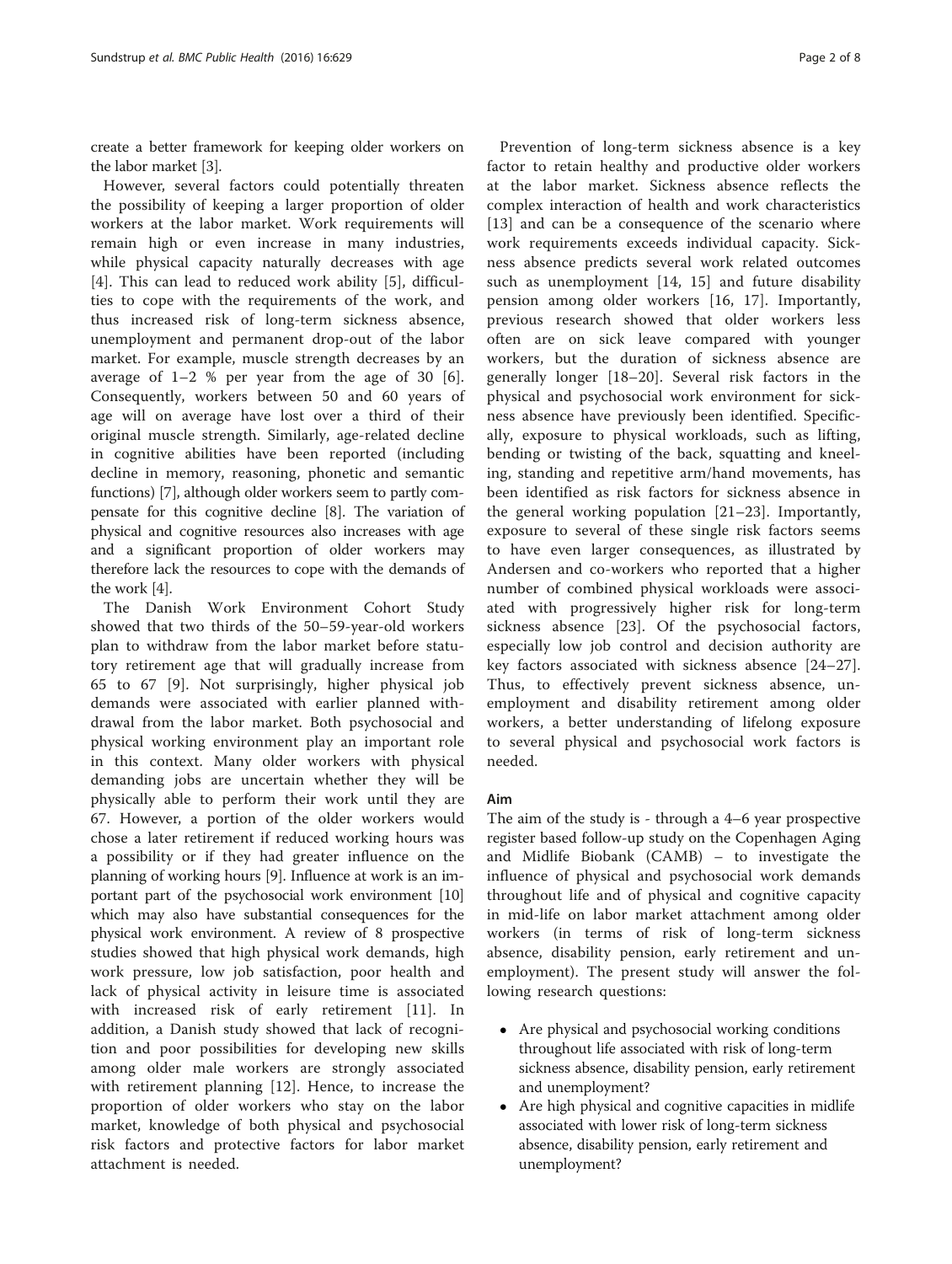## Hypotheses

We will test the following hypotheses:

- High physical work demands throughout life are associated with increased risk of long-term sickness absence, disability pension, early retirement and unemployment.
- Adverse psychosocial working conditions throughout life are associated with increased risk of long-term sickness absence, disability pension, early retirement and unemployment.
- Low physical capacity in midlife is associated with an increased risk of long-term sickness absence, disability pension, early retirement and unemployment, whereas high physical capacity is associated with a decreased risk.
- Low cognitive capacity in midlife is associated with an increased risk, of long-term sickness absence, disability pension, early retirement and unemployment, whereas high cognitive capacity is associated with a decreased risk.

# Methods/Design

### Study design

The project is a 4 to 6 year prospective follow-up study. Using participant's social security number, we will link the CAMB database, containing information on work environment and health, with the Danish Register for Evaluation of Marginalization (DREAM), containing information on all transfer payments [[28](#page-6-0)].

## Study population

In 2009–2011 the Copenhagen Aging and Midlife Biobank (CAMB) data collection was conducted by researchers from Department of Public Health, University of Copenhagen, in collaboration with the National Research Centre for the Working Environment (NRCWE) [[29](#page-6-0)]. The CAMB database contains data on biological, psychological and social factors for persons between 50 and 60 years of age from the merging of three established cohorts: The Metropolit Cohort [\[30\]](#page-6-0), The Copenhagen Perinatal Cohort [[31](#page-6-0)] and the Danish Longitudinal Study on Work, Unemployment, and Health [[32](#page-6-0)]. A total of 17,937 individuals were invited, and 7190 responded to the questionnaire of which 5575 attended the clinical examination. The data collection included measures of physical and cognitive resources and questionnaires on physical and psychosocial work environment and health. CAMB participants who were not employed will be excluded from the analysis, i.e. those on disability pension and being unemployed, which will yield a study sample of approximately 5000 working individuals at baseline. More than 80 % of these participated in the various physical

tests (except for the aerobic capacity test that was conducted on approximately 1000 individuals).

### Predictor variables

The following predictor variables will be included in the analyses:

### Physical work demands

The physical work demands throughout the working life will be evaluated from the CAMB questionnaire by a general question on physical exposure during work: "Looking back on your entire working life: For how many years of your working life have you had…, 1) mostly sedentary work without physical strain?, 2) mostly standing or walking work without major physical strain?, 3) mostly standing or walking work with some lifting and carrying?, 4) mostly heavy, fast or physically demanding work?". These four response categories were based on a question from the Copenhagen Male Study [[33\]](#page-6-0). For each response category respondents listed the number of years of working life (cumulative exposure assessment) with the specific effort level [[34\]](#page-6-0). Subsequently, the data of exposure years in each of the 4 categories will be recoded to a number between 0 and 100, where 0 indicates that all exposure years belong to category 1 (seated work) and 100 indicates that all exposure years belong to category 4 (very hard work), and anything in between will be linearly scaled. Finally, categories will be defined as low physical work demands (0–24.99), moderate physical work demands (25–49.99), high physical work demands (50–74.99) and very high physical work demands (75–100).

In addition, participants replied to questions on risk factors for musculoskeletal disorders or other health hazards: "In your current or previous job are/were you often exposed to the following in your daily work (several times a week or more)…1) noise so loud that you must raise your voice to talk to other people?, 2) hand tools vibrations?, 3) lift or move heavy things or persons?, 4) pull or push heavy burdens?, 5) work in stooping posture without leaning on hands or arms?, 6) work in which you have to twist or bend your back several times per hour?, 7) work where you repeat the same movements several times per minute during a large part of the working hours?, 8) dust? (cement, demolitions, mineral fibers, wood, animals or plants), 9) toxic substances?, 10) welding smoke?, and 11) diesel fumes?". The following response categories were available: "no", "yes"; "if yes, indicate number of years".

## Psychosocial working conditions

Psychosocial working conditions throughout the working life was assessed in CAMB by questions derived and modified from the Copenhagen Psychosocial Questionnaire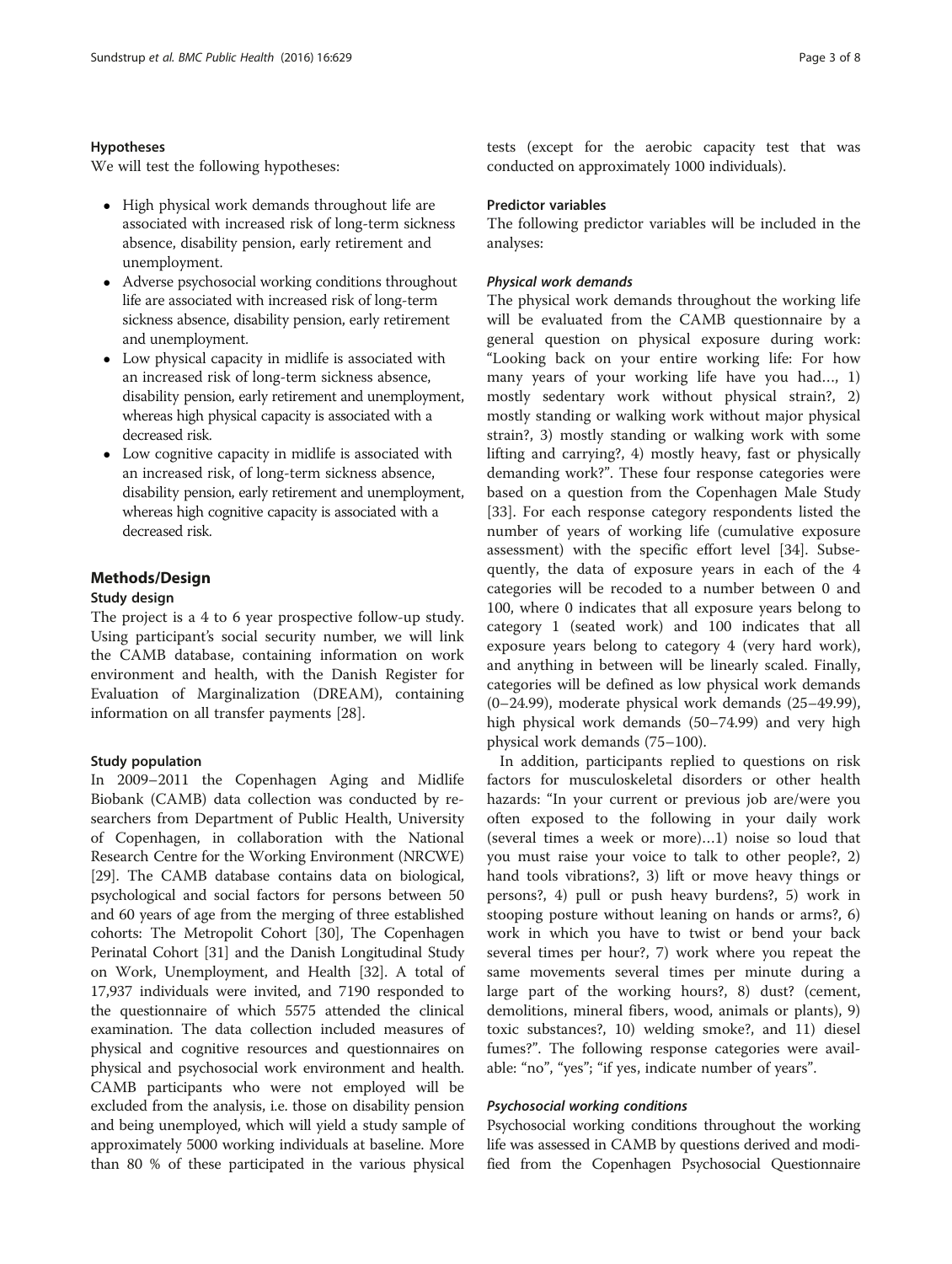[[35](#page-6-0)]: "Looking back on your entire working life: 1) how often did you not have time to complete all your work tasks?, 2) did you have a large degree of influence concerning your work?, 3) did you have to relate to other people's personal problems as part of your work?, 4) did your work require you to make difficult decisions?, 5) did you have to work very fast?, 6) was there a good atmosphere between you and your colleagues?, 7) did your colleagues talk with you about how well you carry out your work?, 8) did your nearest superior talk with you about how well you carry out your work?, 9) were contradictory demands placed on you at work?, 10) did you know exactly which areas were your responsibilities?, 11) did you have the possibility of learning new things through your work?, and 12) was your work recognized and appreciated by the management?". The response category for question 1–8 was: 1) "always", 2) "often", 3) "sometimes", 4) "seldom", 5) "never/hardly never". The response category for question 9–12 was: 1) "to a very large extent", 2) "to a large extent", 3) "somewhat", 4) "to a small extent", 5) "to a very small extent".

## Physical capacity

Physical capacity was assessed through physical tests described in detail elsewhere [\[36](#page-6-0)]. The physical tests included measurement of reaction time, postural balance, lung functioning, aerobic capacity, flexibility, jump height, sit-to-stand test, static muscle strength of the back and abdominal muscles, as well as static and explosive muscle strength of the hand flexor muscles. For the physical tests we will define low and high capacity as 1 standard deviation below and above average, respectively, for each gender separately.

## Cognitive capacity

Cognitive capacity was assessed with the Intelligenz-Struktur-Test 2000 R (I-S-T 2000R), which provides a global measure of cognitive function [[37\]](#page-6-0). The CAMB version of the I-S-T 2000R consists of sentence completion (19 items), verbal analogies (20 items), and number series (20 items), and the scores on the three subtests are combined to a total score with a 0 to 59 range. We will use the total score in the primary analysis, because the subscores are moderately to highly correlated. For the cognitive tests we will define low and high capacity as 1 standard deviation below and above average, respectively, for each gender separately.

### Self-rated function

Self-rated function was assessed with selected questions from MFI (Multidimensional Fatigue Inventory), SF36 along with questions related to physical function from the CAMB questionnaire. We will compare self-rated function with the objectively measured physical and cognitive capacities (described above) to identify the strongest predictors of labor market attachment.

### Outcome variables

Information on long-term sickness absence was derived from a Danish register of social transfer payments (DREAM), and linked to the CAMB cohort via the unique social security number which is given to all Danish citizens at birth. The DREAM register contains information on all types of transfer payments (including sickness, early retirement, government education, unemployment benefits etc.) and other basic personal data on about 5 million Danish residents on a weekly basis [\[38](#page-6-0)]. The outcome variables are labor market attachment to varying degrees:

- Long-term sickness absence sickness absence of at least 5 consecutive weeks.
- Disability pension.
- Early retirement.
- Unemployment.

## Covariates

Covariates include age, sex, lifestyle factors (BMI, smoking, physical activity), socioeconomic position (from CAMB database), chronic disease (from CAMB questionnaire) and long-term sickness absence at baseline (from DREAM register).

#### **Statistics**

The prospective analysis will be carried out with Cox regression in SAS using the PHREG procedure [[39, 40](#page-6-0)]. Time to event is defined as the number of days from baseline to the outcome in the DREAM register within a 4–6 year period from the baseline measurement. When individuals have an onset of long-term sickness absence, disability pension, early retirement or unemployment within the follow-up period, the survival times will be non-censored and referred to as event times. The analyses will include only those who were employed at baseline (approximately 5.000 individuals). The analyses on long-term sickness absence will be censored for death or any other form of permanent dropout from the labor market in the follow-up period (i.e. disability pension, early retirement or retirement). Results will be reported as HR's with 95 % CIs.

### Additional data analyses

Self-reported physical demands at work are supplemented by data from a job exposure matrix "the Lower Body JEM", [[41](#page-6-0)] which have previously been used in the CAMB data set in a Ph.D. project on the association between physical exposures in working life and physical function in midlife [\[42](#page-6-0)]. The Lower Body JEM is based on expert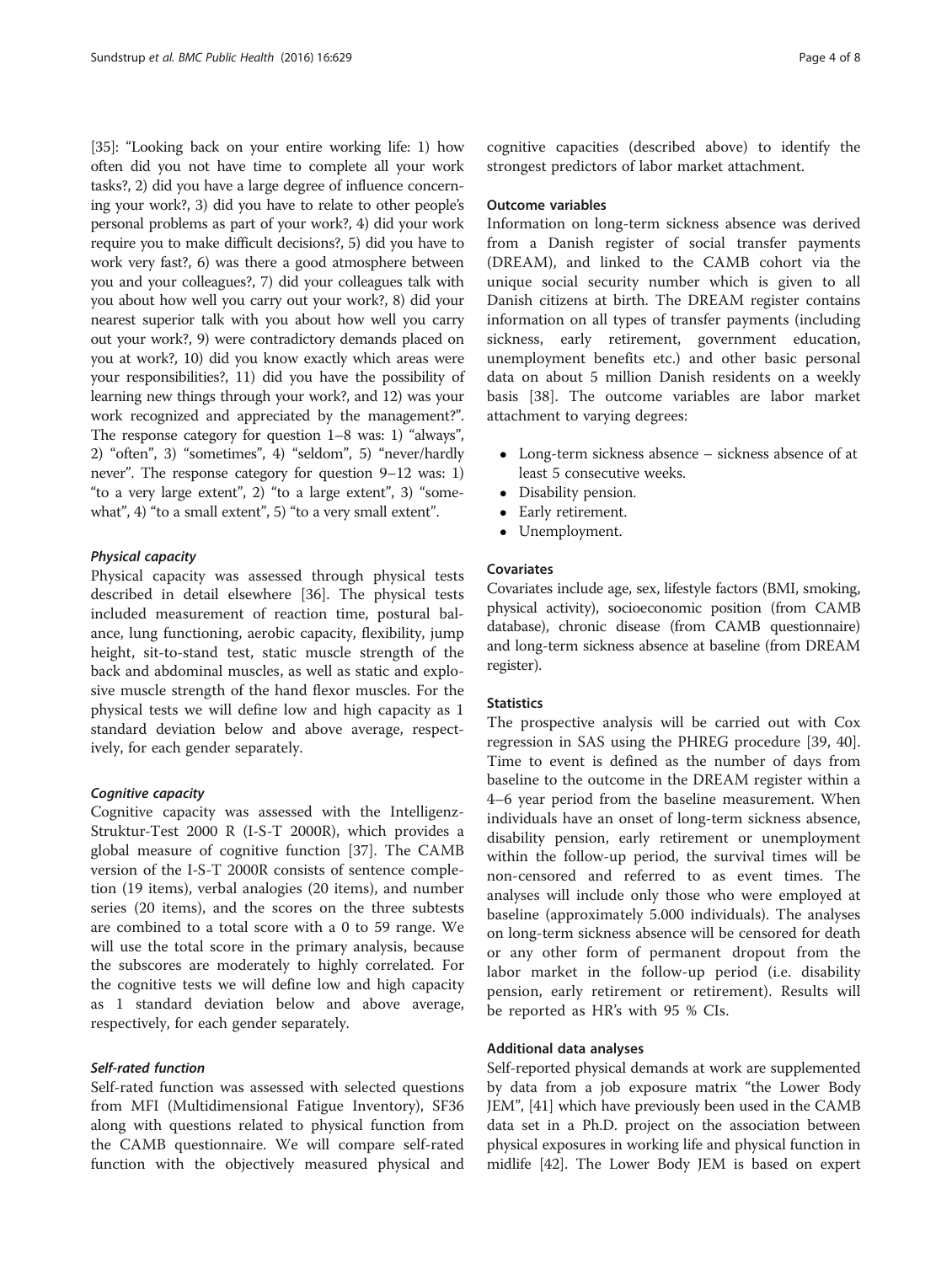judgments of physical exposures associated with risk of osteoarthritis in the lower limb: sitting, standing/walking, whole-body vibration, kneeling, and lifting (weight and number of heavy lifts) [[42](#page-6-0)]. Job titles that include physical exposures were grouped in 121 so-called "homologue Exposure Group" (HEGs) in the JEM. The division and assessment of the daily load in HEGs was carried out by a panel of five specialists in occupational medicine and a median load was subsequently calculated [\[43,](#page-6-0) [44](#page-7-0)]. The CAMB questionnaire includes information about job history and all job titles have been recoded to DISCO job titles (the Danish version of the international Classification of job titles; DISCO-88, Statistics Denmark) [\[42\]](#page-6-0). The Lower Body JEM is also based on DISCO job titles and thus, an individual cumulative load can be calculated for each of the physical exposures. Finally, the cumulative load can be converted to standardized load-year and further analyzed [\[42\]](#page-6-0).

## Power calculation

Based on extracts from the DREAM database of people aged 50–59 years who are working at baseline  $(n = 757,226)$ , the following incidence rates (new cases) were observed over a 3-year period (from 2009 to 2011):

- One period of long term-sickness absence (at least 5 consecutive weeks): 11.7 %.
- Disability pension: 2.9 %.
- Early retirement pension: 6.7 %.
- Unemployment: 13.0 %.

Power calculations are based on these incidence rates. Calculations assume dual hypothesis testing, and a significance level of 0.05. The probability (power) to detect a difference between people in the upper vs. lower tertile at a given scale is shown in Fig. 1, as a function of hazard ratio.

For example, if the true hazard ratio for 5 consecutive weeks of sickness absence is 1.4, we will have an 89 % chance to demonstrate this difference. As depicted in Fig. 1, compared with long-term sickness absence, statistical power is less for early retirement and disability pension, whereas we have slightly more power with unemployment.

### Scientific dissemination

Four articles on the results of the project will be submitted to international journals with peer review: 1) one article focusing on the physical work demands and risk of long-term sickness absence, disability pension, early retirement and unemployment, 2) one article focusing on psychosocial working conditions and risk of longterm sickness absence, disability pension, early retirement and unemployment, 3) one article focusing on physical capacity in midlife and risk of long-term sickness absence, disability pension, early retirement and unemployment, 4) one article focusing on cognitive capacity in midlife and risk of long-term sickness absence, disability pension, early retirement and unemployment.

## **Discussion**

## Scientific novelty

The project utilizes the unique large dataset in the CAMB study to implement a comprehensive investigation of the relationship of working environment throughout life and physical and cognitive capacity in midlife with the risk of dropping out of the labor market. The project will contribute to knowledge on risk factors and protective factors for labor market attachment. The results may contribute in identifying factors that should be targeted in future interventions for maintaining a longer and healthier working life among older workers. This includes identifying individuals who especially need preventive action to increase their possibility for remaining in work until retirement.

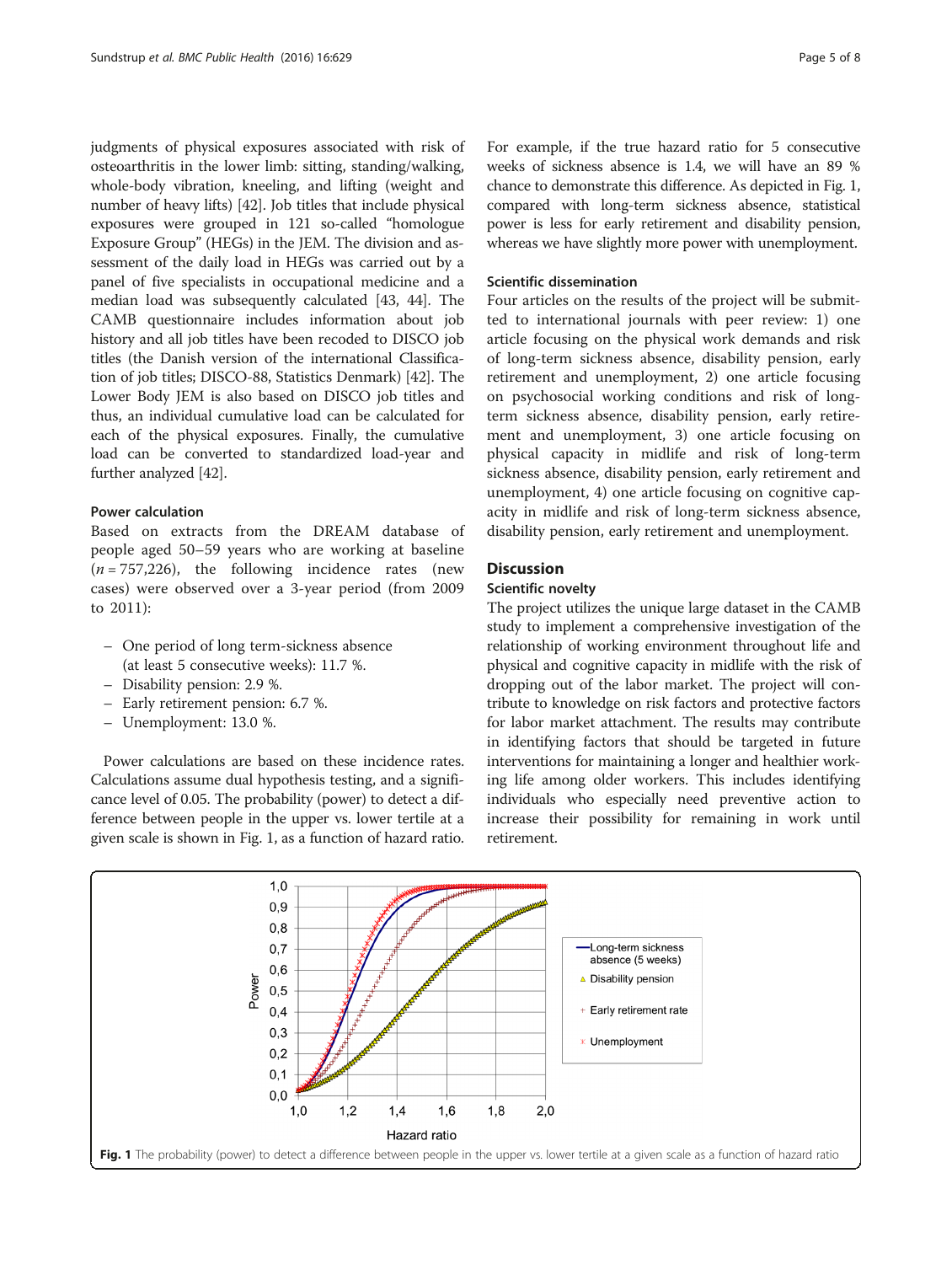## Strengths and limitations

The physical and psychosocial work environment throughout life was retrospectively assessed by self-reports at mid-life and not continuously assessed throughout the lives of the participants. The type and exposure time of the physical workloads and the different dimensions of the psychosocial work environment could therefore be prone to potential bias and thus less accuracy (especially recall bias). For example, information of physical workload assessed through questionnaire surveys depends on participants memory, understanding and interpretation [[45](#page-7-0)]. In the present study, this may cause wider CIs of the risk estimates, and thus increase the probability for a type II error. In addition, questionnaire information on several physical behaviours seems to be systematically biased by factors such as disease, and socioeconomic and demographical status [\[46, 47\]](#page-7-0), which could lead to an increased probability of a type I error. However, this probability will be reduced in the present study by adjusting for several factors that potentially could lead to self-reporting bias (e.g. chronic disease and socioeconomic position). However, the results of the present study should be interpreted within the limitations mentioned above.

A strength of the project is that there are tests of physical resources and test of cognitive function on a large group of workers at 50–60 years of age, as well as standardized questions about the physical and psychosocial work environment that will be linked prospectively to the DREAM register. The DREAM register has high reliability, because all transfer payments are systematically recorded and employers have a financial incentive to report long-term sick leave. It is a weakness of the study that the working environment is not objectively measured, and as with other surveys, a risk of reporting bias exists. To address this weakness, we will therefore, in addition to including a questionnaire on the work environment, also test the model with the Lower Body JEM [\[41, 42](#page-6-0)] as a proxy measure of physical exposures throughout working life.

The strength of the CAMB study compared with previous studies is that physical and cognitive capacities have been objectively measured rather than self-reported through questionnaire surveys. Obtaining objective measurements is much more challenging than using questionnaires alone, but the measurements are more precise. As an example, there is only a weak to moderate correlation between self-reported muscle strength (questionnaire) and objectively measured muscle strength  $(r = 0.30 \text{ to } 0.51, \text{ i.e., explained variation between } 9 \text{ and }$ 26 %) [\[48, 49\]](#page-7-0). In addition, in the CAMB project we minimize the "common methods variance", where individuals answering questions about their own physical and cognitive resources may be affected by their own perception of the work environment. For example, a person with

physically demanding work perceive and even report own resources differently than a person with a sedentary job. In the CAMB study a large database has been established where tests of physical and cognitive resources are available for approximately 5000 people between 50 and 60 years. By coupling the CAMB study to record information about labor market attachment, it is possible to overcome some of the weaknesses in studies based on exclusive use of questionnaires.

#### Acknowledgements

The Copenhagen Aging and Midlife Biobank has been supported by a generous grant from the VELUX FOUNDATION (VELUX26145 and 31539). The authors thank the staff at Department of Public Health and National Research Centre for the Working Environment, who undertook the data collection. Further thanks to Kirsten Avlund† , Helle Bruunsgaard, Nils-Erik Fiehn, Poul Holm-Pedersen, Rikke Lund, and Merete Osler, who initiated and established the Copenhagen Aging and Midlife Biobank from 2009 to 2011. The authors acknowledge the crucial role of the initiators and steering groups of The Metropolit Cohort, The Copenhagen Perinatal Cohort and The Danish Longitudinal Study on Work, Unemployment and Health.

The authors would additionally give a special thanks to Tine Steen Rubak Erichsen for her work with the Lower Body JEM.

#### Funding

Author LLA obtained a grant from the Danish Working Environment Research Fund (Grant no. 20130068772/3) for this study.

#### Availability of data and materials

Not applicable.

#### Authors' contributions

LLA obtained the funding. LLA and ES designed the study. ÅMH and ELM initiated and established the Copenhagen Aging and Midlife Biobank. ÅMH, ELM, OMP, TC, RR and AM provided feedback to the study design. ES drafted the manuscript. All authors approved and critically reviewed the final version of the manuscript.

#### Competing interests

The authors declare that they have no competing interests.

#### Consent for publication

Not applicable.

#### Ethical approval and consent to participate

The present study was approved by the Danish Data Protection Agency (j.nr. 2015-41-4232). The local ethical committee and Danish Data Protection Agency have previously approved the CAMB as a database combining three cohorts: approval No. H-A-2008-126 and No. 2008-41-2938, respectively [\[29](#page-6-0)]. Participants were informed about the content and purpose of the CAMB study and gave their written informed consent to participate [[29](#page-6-0)].

#### Author details

<sup>1</sup>National Research Centre for the Working Environment, Lersø Parkallé 105 2100 Copenhagen, Denmark. <sup>2</sup>Department of Public Health, University of Copenhagen, Copenhagen, Denmark.<sup>3</sup> Center for Healthy Aging, University of Copenhagen, Copenhagen, Denmark. <sup>4</sup> Department of Psychology, University of Copenhagen, Copenhagen, Denmark. <sup>5</sup>Department of Occupational Medicine, Holbæk Hospital, Holbæk, Denmark. <sup>6</sup>The Research Unit for General Practice and Section of General Practice, Department of Public Health, University of Copenhagen, Copenhagen, Denmark. 7 Department of Health Science and Technology, Physical Activity and Human Performance group, SMI, Aalborg University, Aalborg, Denmark.

Received: 28 June 2016 Accepted: 2 July 2016 Published online: 22 July 2016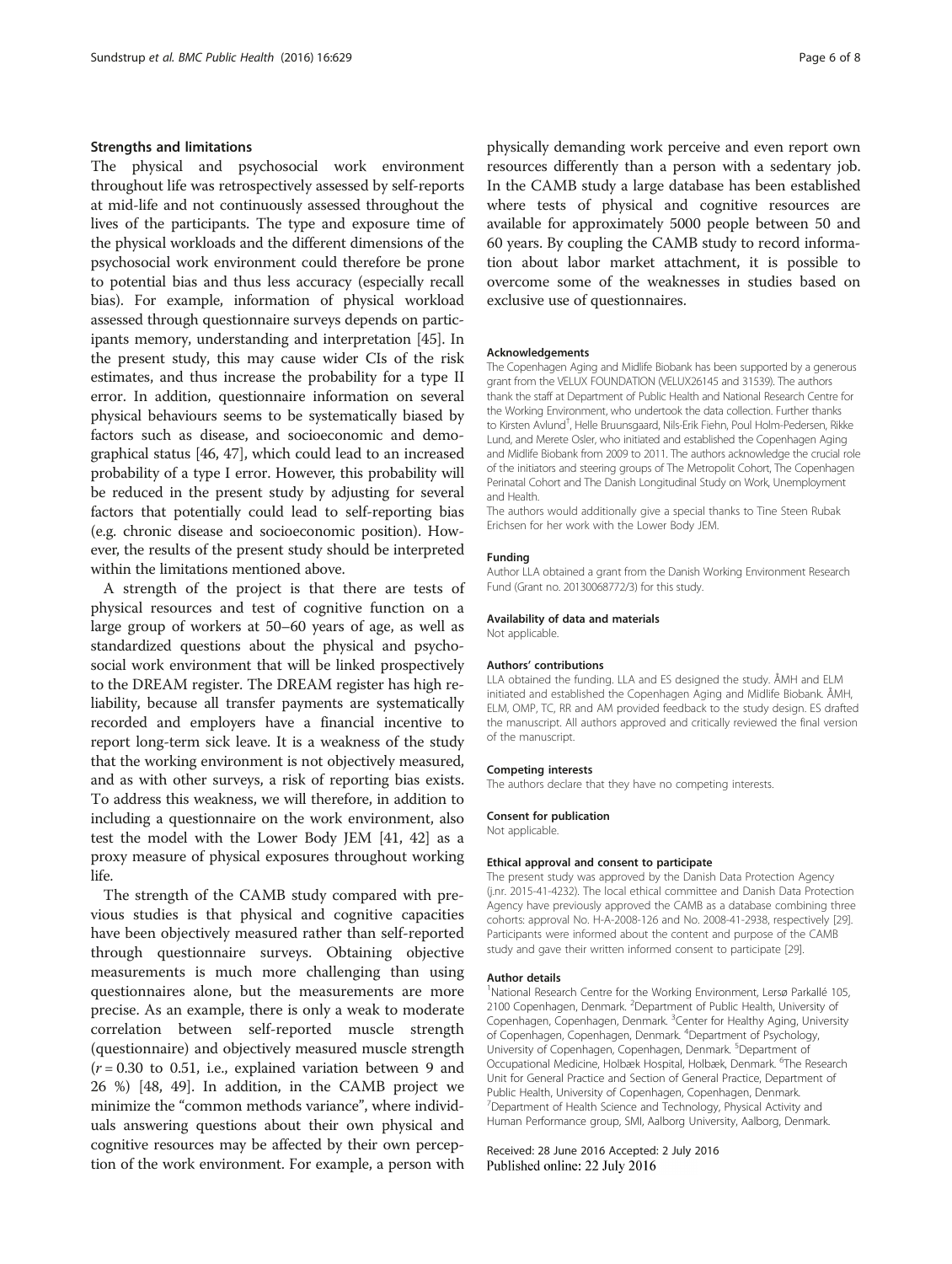### <span id="page-6-0"></span>References

- 1. Ilmarinen J. The ageing workforce–challenges for occupational health. Occup Med Oxf Engl. 2006;56:362–4.
- 2. Jones MK, Latreille PL, Sloane PJ, Staneva AV. Work-related health risks in Europe: are older workers more vulnerable? Soc Sci Med. 2013;88:18–29.
- 3. OSHA Europe. European Agency for Safety and Health at Work [Internet]. Available from:<https://osha.europa.eu/en>. Accessed 18 July 2016.
- 4. de Zwart BC, Frings-Dresen MH, van Dijk FJ. Physical workload and the aging worker: a review of the literature. Int Arch Occup Environ Health. 1995;68:1–12.
- 5. Tuomi K, Ilmarinen J, Martikainen R, Aalto L, Klockars M. Aging, work, life-style and work ability among Finnish municipal workers in 1981–1992. Scand J Work Environ Health. 1997;23 Suppl 1:58–65.
- 6. Newton RU, Hakkinen K, Hakkinen A, McCormick M, Volek J, Kraemer WJ. Mixed-methods resistance training increases power and strength of young and older men. Med Sci Sports Exerc. 2002;34:1367–75.
- 7. Singh-Manoux A, Kivimaki M, Glymour MM, Elbaz A, Berr C, Ebmeier KP, et al. Timing of onset of cognitive decline: results from Whitehall II prospective cohort study. BMJ. 2012;344:d7622.
- 8. Wild-Wall N, Gajewski P, Falkenstein M. Kognitive Leistungsfähigkeit älterer Arbeitnehmer. Z Für Gerontol Geriatr. 2009;42:299–304.
- 9. Thorsen S. Arbejdsmiljø og helbred i Danmark 2010 Tilbagetrækning fra arbejdsmarkedet [Internet]. National Research Centre for the Working Environment; 2011. Available from: [http://www.arbejdsmiljoforskning.dk/~/](http://www.arbejdsmiljoforskning.dk/~/media/Forside/Arbejdsmiljoedata/Arbejdsmiljo-og-helbred-2010/3-4-6--Tilbagetraekning-fra-arb-markedet.pdf) [media/Forside/Arbejdsmiljoedata/Arbejdsmiljo-og-helbred-2010/3-4-6](http://www.arbejdsmiljoforskning.dk/~/media/Forside/Arbejdsmiljoedata/Arbejdsmiljo-og-helbred-2010/3-4-6--Tilbagetraekning-fra-arb-markedet.pdf)– [Tilbagetraekning-fra-arb-markedet.pdf.](http://www.arbejdsmiljoforskning.dk/~/media/Forside/Arbejdsmiljoedata/Arbejdsmiljo-og-helbred-2010/3-4-6--Tilbagetraekning-fra-arb-markedet.pdf) Accessed 18 July 2016.
- 10. Karasek R, Theorell T. Healthy work: stress, productivity, and the reconstruction of working life. New York: Basic Books; 1990.
- 11. van den Berg TIJ, Elders LAM, Burdorf A. Influence of health and work on early retirement. J Occup Environ Med Am Coll Occup Environ Med. 2010;52:576–83.
- 12. Thorsen S, Rugulies R, Løngaard K, Borg V, Thielen K, Bjorner JB. The association between psychosocial work environment, attitudes towards older workers (ageism) and planned retirement. Int Arch Occup Environ Health. 2012;85:437–45.
- 13. Benavides FG. Ill health, social protection, labour relations, and sickness absence. Occup Environ Med. 2006;63:228–9.
- 14. Pedersen J, Bjorner JB, Burr H, Christensen KB. Transitions between sickness absence, work, unemployment, and disability in Denmark 2004–2008. Scand J Work Environ Health. 2012;38:516–26.
- 15. Virtanen M, Kivimäki M, Vahtera J, Elovainio M, Sund R, Virtanen P, et al. Sickness absence as a risk factor for job termination, unemployment, and disability pension among temporary and permanent employees. Occup Environ Med. 2006;63:212–7.
- 16. Kivimäki M, Head J, Ferrie JE, Shipley MJ, Vahtera J, Marmot MG. Sickness absence as a global measure of health: evidence from mortality in the Whitehall II prospective cohort study. BMJ. 2003;327:364.
- 17. Wallman T, Wedel H, Palmer E, Rosengren A, Johansson S, Eriksson H, et al. Sick-leave track record and other potential predictors of a disability pension. A population based study of 8218 men and women followed for 16 years. BMC Public Health. 2009;9:104.
- 18. Lund T, Labriola M, Villadsen E. Who is at risk for long-term sickness absence? A prospective cohort study of Danish employees. Work Read Mass. 2007;28:225–30.
- 19. Eshøj P, Jepsen JR, Nielsen CV. Long-term sickness absence risk indicators among occupationally active residents of a Danish county. Occup Med Oxf Engl. 2001;51:347–53.
- 20. Alexanderson K. Sickness absence: a review of performed studies with focused on levels of exposures and theories utilized. Scand J Soc Med. 1998;26:241–9.
- 21. Lund T, Labriola M, Christensen KB, Bültmann U, Villadsen E. Physical work environment risk factors for long term sickness absence: prospective findings among a cohort of 5357 employees in Denmark. BMJ. 2006;332:449–52.
- 22. Sterud T. Work-related mechanical risk factors for long-term sick leave: a prospective study of the general working population in Norway. Eur J Public Health. 2014;24:111–6.
- 23. Andersen LL, Fallentin N, Thorsen SV, Holtermann A. Physical workload and risk of long-term sickness absence in the general working population and among blue-collar workers: prospective cohort study with register follow-up. Occup Environ Med. 2016;73:246–53.
- 24. Lahelma E, Laaksonen M, Lallukka T, Martikainen P, Pietiläinen O, Saastamoinen P, et al. Working conditions as risk factors for disability retirement: a longitudinal register linkage study. BMC Public Health. 2012;12:309.
- 25. Andrea H, Beurskens AJHM, Metsemakers JFM, van Amelsvoort LGPM, van den Brandt PA, van Schayck CP. Health problems and psychosocial work environment as predictors of long term sickness absence in employees who visited the occupational physician and/or general practitioner in relation to work: a prospective study. Occup Environ Med. 2003;60:295–300.
- 26. Niedhammer I, Bugel I, Goldberg M, Leclerc A, Guéguen A. Psychosocial factors at work and sickness absence in the Gazel cohort: a prospective study. Occup Environ Med. 1998;55:735–41.
- 27. Alavinia S, van den Berg TIJ, van Duivenbooden C, Elders LAM, Burdorf A. Impact of work-related factors, lifestyle, and work ability on sickness absence among Dutch construction workers. Scand J Work Environ Health. 2009;35:325–33.
- 28. Burr H, Pedersen J, Hansen JV. Work environment as predictor of long-term sickness absence: linkage of self-reported DWECS data with the DREAM register. Scand J Public Health. 2011;39:147–52.
- 29. Avlund K, Osler M, Mortensen EL, Christensen U, Bruunsgaard H, Holm-Pedersen P, et al. Copenhagen Aging and Midlife Biobank (CAMB): an introduction. J Aging Health. 2014;26:5–20.
- 30. Osler M, Lund R, Kriegbaum M, Christensen U, Andersen A-MN. Cohort profile: the Metropolit 1953 Danish male birth cohort. Int J Epidemiol. 2006;35:541–5.
- 31. Zachau-Christiansen B. Development during the first year of life. Helsingør: Poul AndersensForlag; 1972.
- 32. Christensen U, Lund R, Damsgaard MT, Holstein BE, Ditlevsen S, Diderichsen F, et al. Cynical hostility, socioeconomic position, health behaviors, and symptom load: a cross-sectional analysis in a Danish population-based study. Psychosom Med. 2004;66:572–7.
- 33. Hein HO, Suadicani P, Gyntelberg F. Ischaemic heart disease incidence by social class and form of smoking: the Copenhagen Male Study–17 years' follow-up. J Intern Med. 1992;231:477–83.
- 34. Møller A. Validity of workers' self-reports. Evaluation of a question assessing lifetime exposure to occupational physical activity. Br J Med Med Res. 2012;2:536–52.
- 35. Pejtersen JH, Kristensen TS, Borg V, Bjorner JB. The second version of the Copenhagen Psychosocial Questionnaire. Scand J Public Health. 2010;38:8–24.
- 36. Hansen ÅM, Andersen LL, Skotte J, Christensen U, Mortensen OS, Molbo D, et al. Social class differences in physical functions in middle-aged men and women. J Aging Health. 2014;26:88–105.
- 37. Mortensen EL, Flensborg-Madsen T, Molbo D, Fagerlund B, Christensen U, Lund R, et al. The relationship between cognitive ability and demographic factors in late midlife. J Aging Health. 2014;26:37–53.
- 38. Lund T, Kivimäki M, Labriola M, Villadsen E, Christensen KB. Using administrative sickness absence data as a marker of future disability pension: the prospective DREAM study of Danish private sector employees. Occup Environ Med. 2008;65:28–31.
- 39. Andersen LL, Clausen T, Persson R, Holtermann A. Dose–response relation between perceived physical exertion during healthcare work and risk of long-term sickness absence. Scand. J. Work. Environ. Health [Internet]. 2012 [cited 2012 Jul 26]; Available from: [http://www.ncbi.nlm.nih.gov/pubmed/](http://www.ncbi.nlm.nih.gov/pubmed/22714069) [22714069](http://www.ncbi.nlm.nih.gov/pubmed/22714069). Accessed 18 July 2016.
- 40. Andersen LL, Mortensen OS, Hansen JV, Burr H. A prospective cohort study on severe pain as a risk factor for long-term sickness absence in blue- and white-collar workers. Occup Environ Med. 2011;68:590–2.
- 41. Rubak TS, Svendsen SW, Andersen JH, Haahr JPL, Kryger A, Jensen LD, & Frost P. An expert-based job exposure matrix for large scale epidemiologic studies of primary hip and knee osteoarthritis: the Lower Body JEM. BMC Musculoskeletal Disorders, 15, 204. 2014. [http://doi.org/10.1186/1471-2474-](http://doi.org/10.1186/1471-2474-15-204) [15-204.](http://doi.org/10.1186/1471-2474-15-204)
- 42. Møller A, Mortensen OS, Reventlow S, Skov PG, Andersen JH, Rubak TS, et al. Lifetime occupational physical activity and musculoskeletal aging in middleaged men and women in Denmark: retrospective cohort study protocol and methods. JMIR Res Protoc. 2012;1, e7.
- 43. D'Souza JC, Keyserling WM, Werner RA, Gillespie B, Franzblau A. Expert consensus ratings of job categories from the Third National Health and Nutrition Examination Survey (NHANES III). Am J Ind Med. 2007;50:608–16.